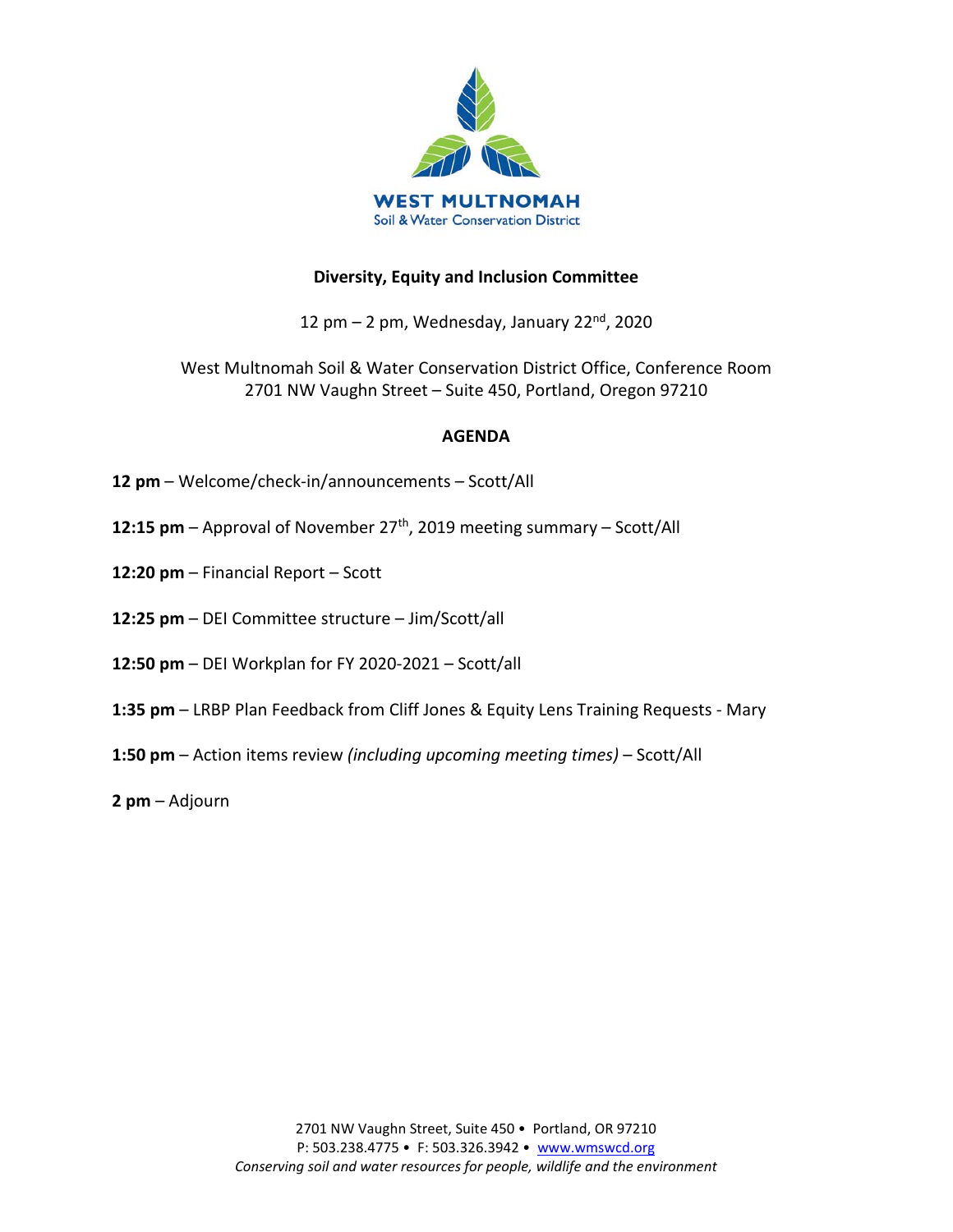#### **DRAFT -- WMSWCD Diversity, Equity and Inclusion (DEI) Committee Meeting Summary – DRAFT November 27, 2019 Noon to 2:00 pm, WMSWCD Office**

**Attending:** Scott Gall, Susan Weedall (Co-Chairs); Michele Levis, Mary Logalbo, Renee Magyar, Randi Razalenti, Laura Taylor.

**Welcome/Check-In/Equity Shares --** The following announcements were shared.

- Randi: Had a Long Range Business Plan Update feedback interview with Koffi Dessou from Office of Equity and Human Rights. He answered the questions mostly from the perspective of the local African community and was very beneficial to have this perspective.
- Scott: Went to training called Working effectively with Native Indian Tribes put on by Natural Resources Conservation Service. Scott, Michael and Jim attended the training. A lot of these tribes are growing in capacity, and are becoming more active in becoming involved in areas outside of their tribal lands.
- Renee: There will be a session on Traditional Ecological Knowledge at Soil School in 2020.
- Laura: Attended an interesting training called Foundations for Cultural Ecology that was geared toward environmental educators to help teach Native American youth and incorporate Native American world view teaching to others.
- Michele: Got in touch with Juan Carlos from Metro regarding ongoing equity trainings for District staff. Juan is no longer in charge of the program but connected Michele with a couple of people that will be in touch regarding this.
- Mary: Indi Keith is submitting the "Whose Land is Our Land?" piece that she wrote during her internship at the District to Urban Ecosystem Research Consortium (UERC) annual symposium; the abstract is being worked on by Indi with help from Mary.

**Approval of the October 23, 2019 Meeting Summary** – Change the end of the sentence regarding sending the feedback survey link postcard to: potentially send a postcard with the link to private property owners, a postcard with a link to the survey. The minutes were approved with the amended changes.

**Financial Report/Possible Funding Request/DEI Work Plan check-in** – The financial spreadsheet in the meeting packet showed the budget for this fiscal year and actual spending as well as areas where monies are earmarked for DEI purposes but were allocated to different programs. There were some discrepancies about the information on this spreadsheet, such as the \$45,000 in urban funds no longer being part of this budget. Scott pieced the spreadsheet together from a few different documents and not all of the documents had been updated to reflect the current budget. It would be best to have group discussion on whether or not DEI monies should be classified under other programs in future fiscal years to eliminate confusion. The DEI Committee felt that it would be best to see the spending in all of these programs that are related to DEI. Randi will send out a message to staff about putting 'DEI' on applicable invoices and credit card receipts. Michele will look to find any monies that were previously recorded to another program area and code it to DEI for the purposes of reporting to the DEI Committee. The account that expenditures are classified to will still depict which program the monies were spent within. Michele will get a QuickBooks report together that she and Randi will look over and have at the January DEI Committee meeting. Laura reported that the Center for Diversity and the Environment (CDE) had agreed to examine the upcoming internship job announcement and meet with Laura in this regard, with particular emphasis on lived experience. The DEI Committee agreed to transfer up to \$1,050 of the DEI funds from organizational development and training for this purpose.

**"Whose Land Report"-** This subject is regarding the paper titled "Whose Land is Our Land?" written by District intern Indi Keith. Mary's former professor will hopefully meet with Mary soon regarding a peer review on this paper. She is hoping to vet the paper through Portland State University equity teams which would potentially help guide us through who and how we would want to share this information. The DEI Committee agreed that it would be best to discuss this topic further when Terri Preeg Riggsby and Jim Cathcart are able to attend at a future meeting. Mary can fit in discussion about this at the next DEI Committee meeting in December which was intended to be focused on the Long Range Business Plan (LRBP) update.

**DEI Goals:** Scott added a fifth goal in the document titled *WMSWCD Organizational Diversity, Equity and Inclusion Goals* (draft date: November 2019). The DEI Committee discussed this document and considered the Board's adoption of it. Scott wants it to be clear that these are the organization's goals and not just the DEI Committee. The original full document included strategies, outcomes and objectives. It was generally agreed upon that the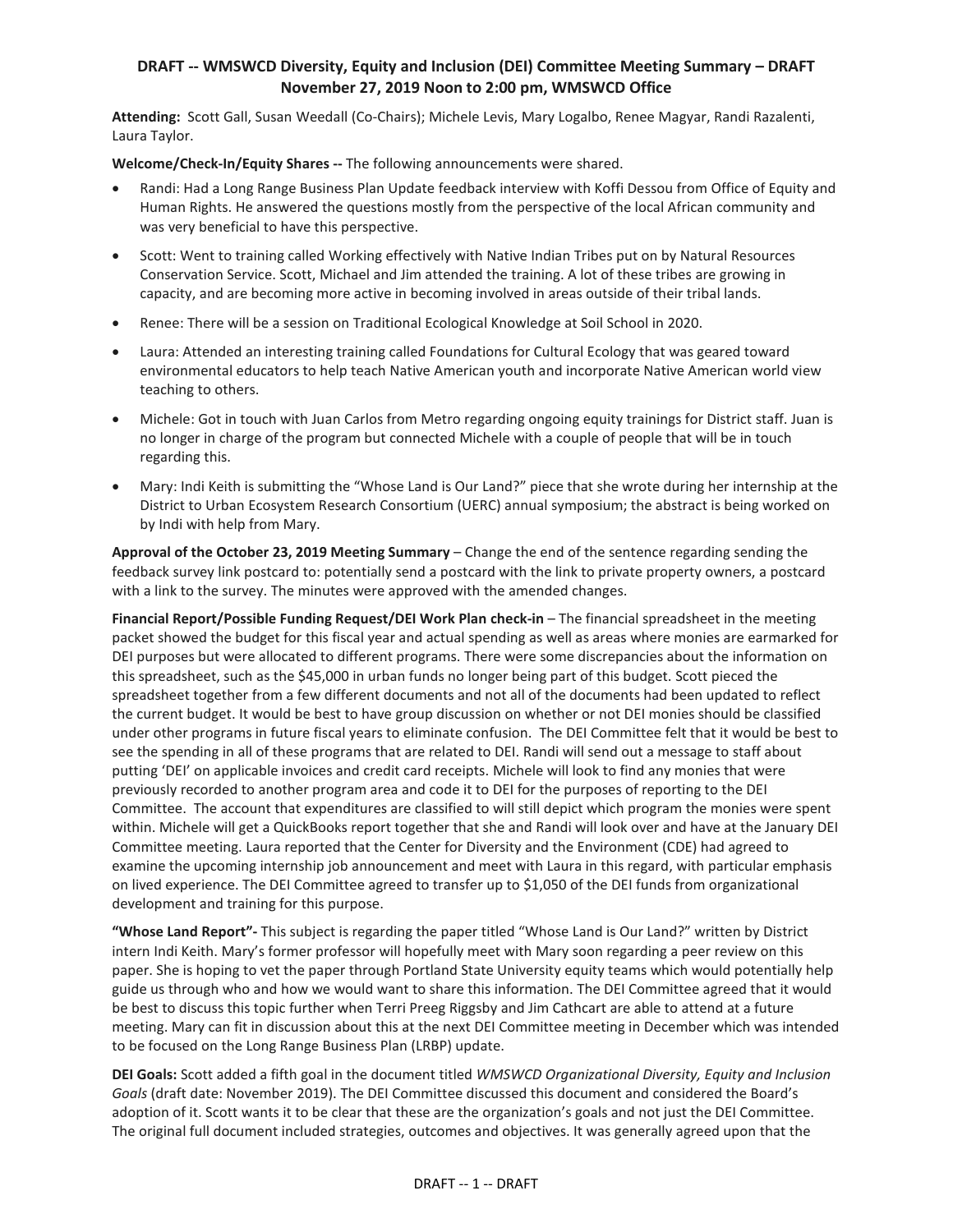#### **DRAFT -- WMSWCD Diversity, Equity and Inclusion Committee Meeting Summary – DRAFT November 27, 2019 Noon to 2:00 pm, WMSWCD Office**

document that would go to the Board for adoption wouldn't contain that level of detail as that was to be used more as a guide for staff and may need more refining and changes as the LRBP is updated. There was much discussion regarding the use of the word 'goals' in this document as these are more broad visions and not SMART goals (specific, measurable, achievable, relevant and time-based). Scott will incorporate feedback from this meeting and present to the staff at the December staff meeting for feedback and bring to the January Board meeting for approval.

**Long Range Business Plan –** Mary pointed out revisions that she made to the Community Outreach & Engagement Plan based on feedback from a prior DEI Committee review of the document. More of the Community Engagement Liaisons (CELs) feedback about their work has also been incorporated into the latest version of this document. A flowchart for decision making had been created and shown to the Leadership Committee who provided feedback to make the document easier to digest. That DEI Committee will be shown that document once it has been revised. Mary would like the DEI Committee to think about what the criteria would look like when making hard decisions in the LRBP update.

#### **Action Item Review –**

- The "Whose Land is Our Land?" discussion will be deferred for the next general DEI Committee meeting.
- Scott will rework the DEI goals document and bring to a staff meeting.
- Mary will work on the LRBP decision making flowchart and give to DEI Committee to review.
- Michele will put together a revised QuickBooks report that incorporates any previous expenditures this fiscal year that were coded to other programs; she and Randi will review before giving to the DEI Committee at the January meeting.
- Randi will communicate with staff about marking "DEI" on expenses when applicable.
- Scott and Susan will schedule more time to discuss response to Indi's "Whose Land is Our Land?" piece.
- **Next Meeting:** The next LRBP focus DEI Committee meeting is on December 18, 2019. The next regular DEI Committee meeting is January 22, 2020. Both meetings are scheduled from noon-2pm.

Initial notes taken by Randi Razalenti, on November 27, and finalized for draft review on December 6, 2019.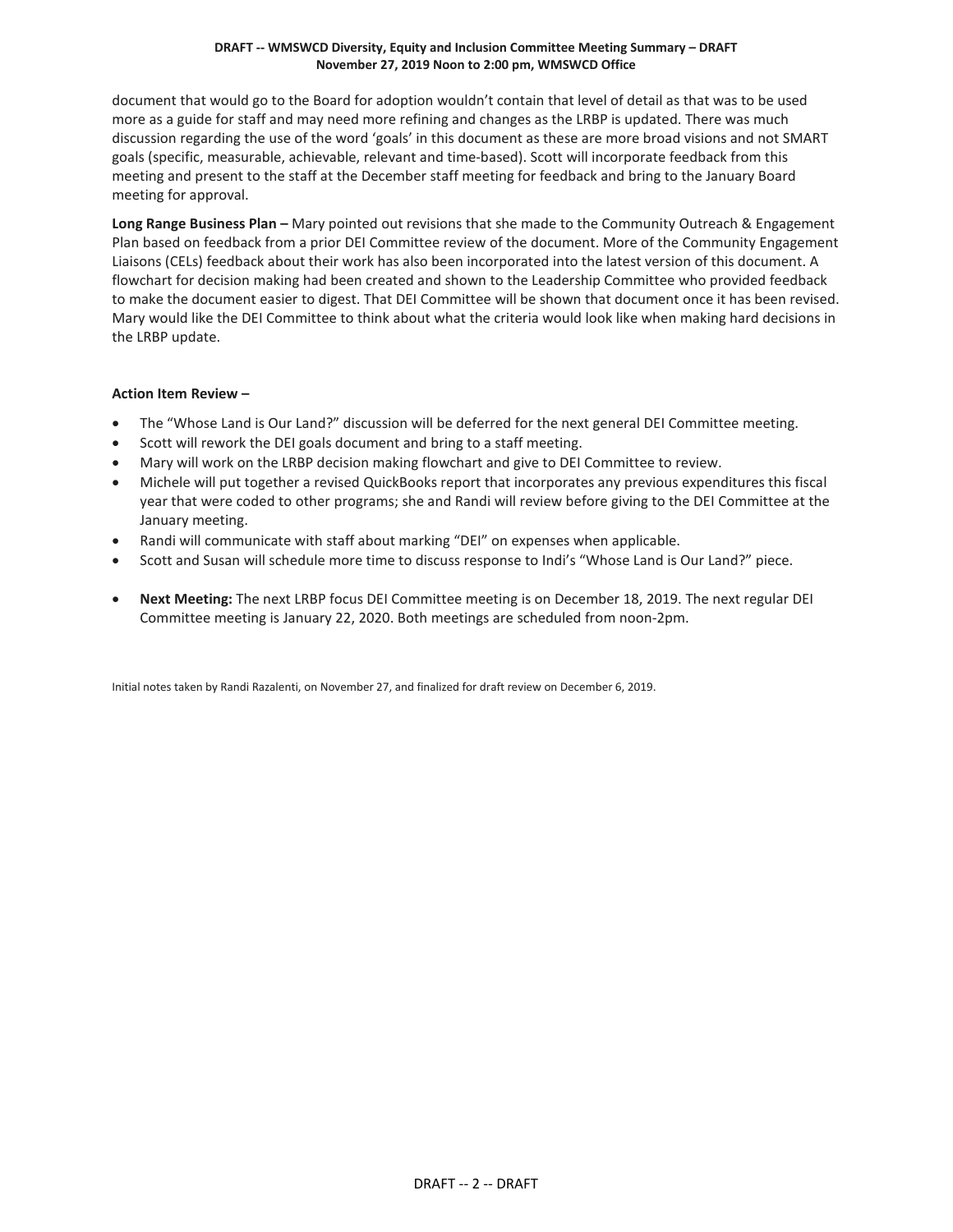| Item                                                                                                                                                                                                                                                                  | <b>DEI</b><br>Program<br><b>Budget</b> | <b>DEI</b><br><b>ACTUAL</b><br><b>SPENDING</b><br><b>THROUGH</b><br>12/31/201<br>9 | Other program          | Amount | <b>Total</b> |
|-----------------------------------------------------------------------------------------------------------------------------------------------------------------------------------------------------------------------------------------------------------------------|----------------------------------------|------------------------------------------------------------------------------------|------------------------|--------|--------------|
| Organizational Development & Training                                                                                                                                                                                                                                 | \$3,950                                | \$0                                                                                |                        |        | \$3,950      |
|                                                                                                                                                                                                                                                                       | \$1,050                                |                                                                                    |                        |        | \$1,050      |
| Contractor & Community Organization Services for Culturally<br>Relevant Program Materials Research & Development (*May include<br>survey work, translation services and/or novel materials creation)<br>Contractor &/or Community Organization Services for Requested |                                        |                                                                                    | Communications         | 2,500  | \$2,500      |
| <b>Translation Services</b>                                                                                                                                                                                                                                           | \$2,000                                | \$0                                                                                |                        |        | \$2,000      |
| Partnship Development and Maintenance                                                                                                                                                                                                                                 |                                        |                                                                                    | \$250 Education        | 500    | \$500        |
| CEL's - Contractes Services for Partnership Development &<br>Engagement (Community Liaison Leaders Input)                                                                                                                                                             | \$0                                    |                                                                                    | \$3,700 Communications | 5,000  | \$5,000      |
| Equity Lens Implimentation (Includes review of Long Range Business<br>Plan, Policies and Financial Plan)                                                                                                                                                              | \$4,000                                | \$0                                                                                |                        |        | \$4,000      |
| Contracted Services for Additional Demographics Data Planning &<br>Collection                                                                                                                                                                                         | \$0                                    |                                                                                    | Communications         | 6,500  | \$6,500      |

| <b>1. EQUITY &amp; INCLUSION PROJECTS TOTAL</b><br><b>DIVERSITY,</b> |  | $1.000^\dagger$ | .950 |  |  | .500 <sub>1</sub> |
|----------------------------------------------------------------------|--|-----------------|------|--|--|-------------------|
|----------------------------------------------------------------------|--|-----------------|------|--|--|-------------------|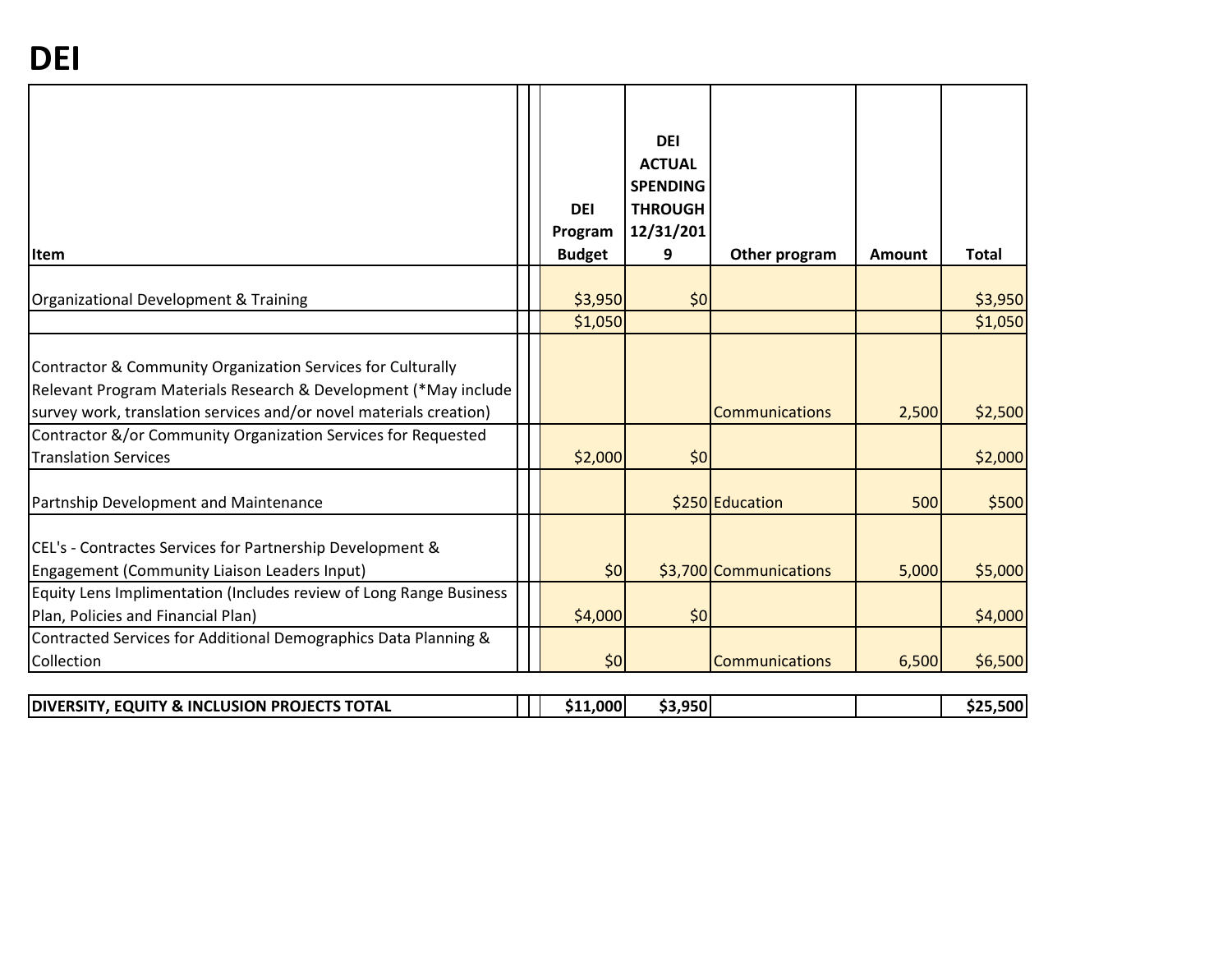| <b>Item</b>                                                        | <b>Notes</b>                                                                                           |
|--------------------------------------------------------------------|--------------------------------------------------------------------------------------------------------|
|                                                                    | New interns and staff/board are trained in Racial Equity 101 within 1 year of onboarding. Requested    |
| Organizational Development & Training                              | staff and board to be offered annually.                                                                |
|                                                                    | CDE Review of Internship anncoucement and DEI expereince criteria.                                     |
| Contractor & Community Organization Services for Culturally        |                                                                                                        |
| Relevant Program Materials Research & Development (*May include    |                                                                                                        |
| survey work, translation services and/or novel materials creation) | <b>Xfer to Communications</b>                                                                          |
| Contractor &/or Community Organization Services for Requested      |                                                                                                        |
| <b>Translation Services</b>                                        | Provide translation services to allow access to program services and events.                           |
|                                                                    |                                                                                                        |
| Partnship Development and Maintenance                              | Build and stregthen partnerships partners representing historically underserved communities; now i     |
|                                                                    |                                                                                                        |
| CEL's - Contractes Services for Partnership Development &          | A committee of community leaders that serve as liaisons for racially and ethnically diverse historical |
| Engagement (Community Liaison Leaders Input)                       | District will be hired to review and inform District policy and programming including the Long Range   |
| Equity Lens Implimentation (Includes review of Long Range Business |                                                                                                        |
| Plan, Policies and Financial Plan)                                 | Work with a consultant with firm grounding in equity to facilitate conversations and decisions arour   |
| Contracted Services for Additional Demographics Data Planning &    | Demographic data and related qualitative data will be collected, evaluated and reported out on to u    |
| Collection                                                         | hold ourselves accountable to goals.                                                                   |
|                                                                    |                                                                                                        |

**DIVERSITY, EQUITY & INCLUSION PROJECTS TOTAL**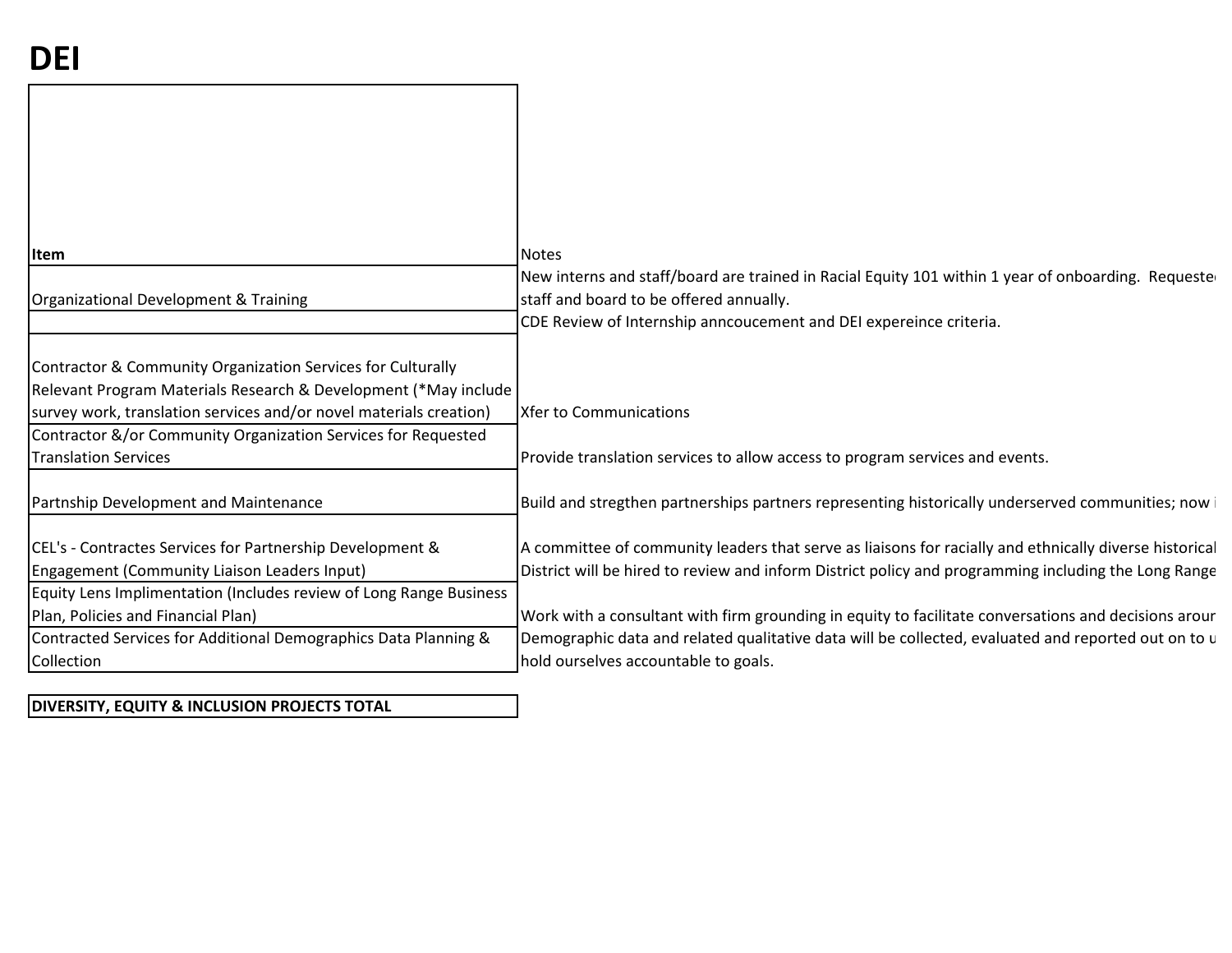#### **2:48 PM 01/14/20 Accrual Basis**

# **West Multnomah Soil & Water Conservation District DEI Detail Report**

## **July through December 2019**

|                     | <b>Date</b> | <b>Num</b>   | <b>Name</b>            | Memo                                                                               | <b>Account</b>                    | Amount   |
|---------------------|-------------|--------------|------------------------|------------------------------------------------------------------------------------|-----------------------------------|----------|
| <b>Jul - Dec 19</b> |             |              |                        |                                                                                    |                                   |          |
|                     |             |              |                        | Indi Keith work on research paper publication                                      |                                   |          |
|                     | 12/15/2019  |              | <b>ADP</b>             | vetting                                                                            | Interns                           | 102.18   |
|                     |             |              |                        | Long Range Business Plan Update CEL LRBP<br>19-21 (November planning, orientation, |                                   |          |
|                     | 11/29/2019  | 201900-00230 | Ping Khaw              | sessions, etc.)                                                                    | <b>LRBP Consultant &amp; CELs</b> | 3.528.00 |
|                     | 11/29/2019  |              | <b>ML-Credit Card</b>  | LRBP: CEL orientation, drinks and desserts                                         | <b>LRBP Consultant &amp; CELs</b> | 19.11    |
|                     | 11/29/2019  |              | <b>ML-Credit Card</b>  | <b>LRBP CEL orientation food</b>                                                   | <b>LRBP Consultant &amp; CELs</b> | 153.00   |
|                     |             |              |                        | FY19-20 Partner Funding Pmt. 1 of 2.                                               |                                   |          |
|                     | 08/01/2019  |              | Friends of Tryon Creek | <b>Connecting Traditional Lands Day</b>                                            | Partner Support                   | 250.00   |
| <b>Jul - Dec 19</b> |             |              |                        |                                                                                    |                                   | 4,052.29 |

 **Page 1 of 1**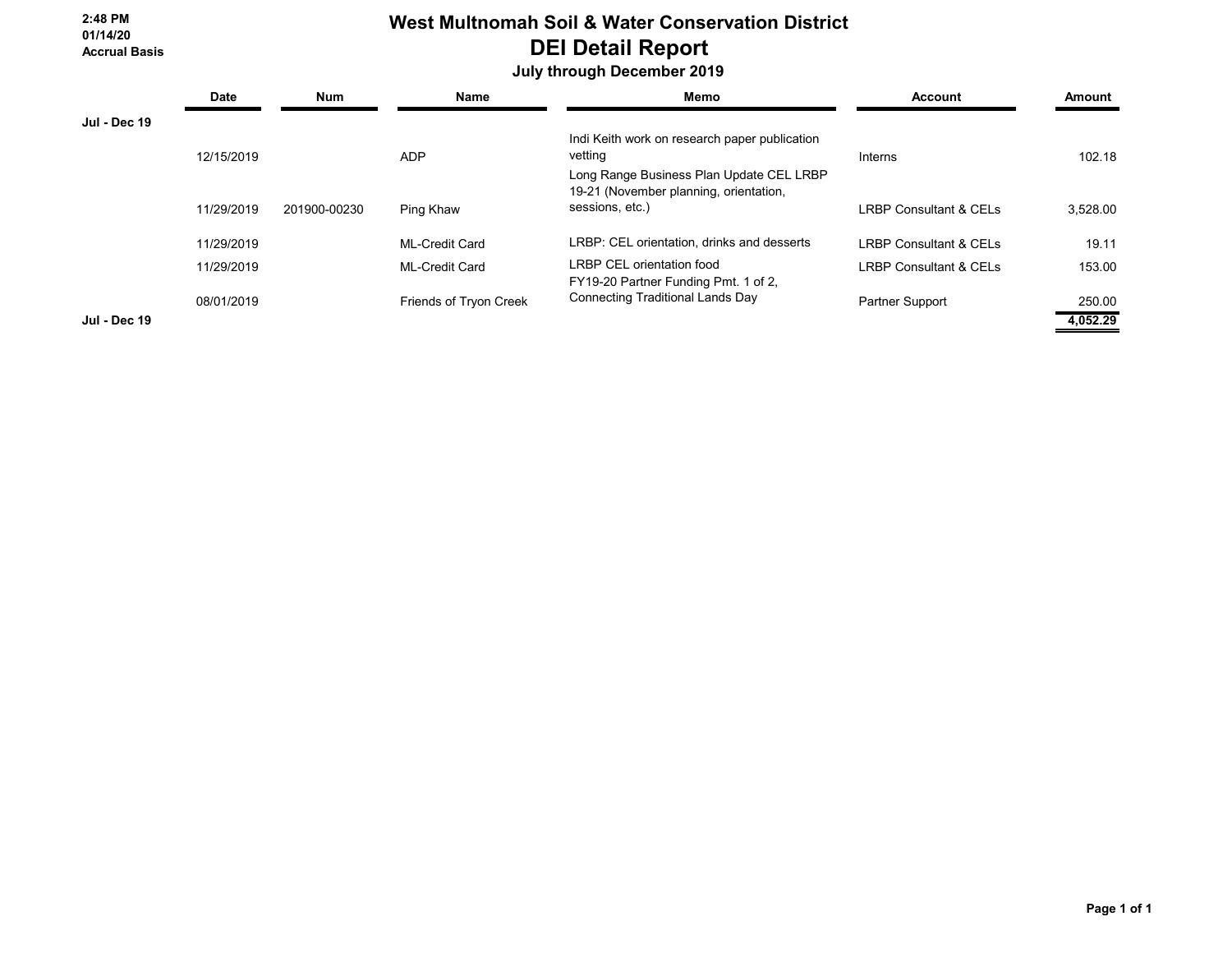# **Feedback to West Multnomah Soil & Water Conservation District from Cliff Jones, Capacity Building Partnerships regarding the 2019-2021 Long Range Business Planning Process**

*December 16, 2019*

My overall sense is that this is a well thought out plan that authentically values and seeks to substantially include diverse and underrepresented perspectives. I am concerned about process fatigue and being sure there is lots of energy and resource to engage in implementation. My specific input is below.

# **2021-2026 Long Range Business Plan Update Development Process Input**

- 1. Themes and Desired Outcomes: Organizational Development and Health is mentioned a number of times and relied on as a standard. What does this refer to and has it been vetted for equity and inclusion. Seems like this standard is being referenced a number of times but it is not explicit what the standard is. It would be helpful to clarify and provide the document that describes Organizational Development and Health if there is one.
- 2. Phased Timeline July 2019 December 2020. Have the applications of the equity lens already scheduled been done? If so, what issues have they surfaced? And what is your assessment of the usefulness and effectiveness of the process of using them? Are there any changes you all would suggest. If so, it would be good to implement them in the process and not wait. If they review have not been done, what is the barrier and what strategies would overcome them?
- 3. Phase I: Plan Design & Assessment. I encourage you to evaluate stakeholder participation and suggest changes in areas that are not meeting expectations.
- 4. Phase 1.2 Foundational Assessment, Framing and Launch (August October 2019): Second item – I suggest you make sure you the community engagement process and the people facilitating it do not over focus on DEI making sure to emphasize, invite and value input on all the substantive issues and plans – not just DEI.

Fourth item: Theory U, Otto Scharmer has done some interesting thinking about planning for the future from the

present: [https://www.leadershipnow.com/leadingblog/2018/04/the\\_essentials\\_of\\_theory\\_](https://www.leadershipnow.com/leadingblog/2018/04/the_essentials_of_theory_u.html) [u.html](https://www.leadershipnow.com/leadingblog/2018/04/the_essentials_of_theory_u.html) .

How much are you able to get to presencing, crystalizing, and prototyping in the process to the extent that you find this framework useful? The 75<sup>th</sup> Anniversary is an opportunity to look towards the future in new ways.

5. Phase 2.2 Hold Them Conversations (December 2019 – May 2020): Are any of the outcomes listed there more central and important than the others – if so have you communicated that appropriately and do you have a strategy to ensure engagement around those outcomes is elevated?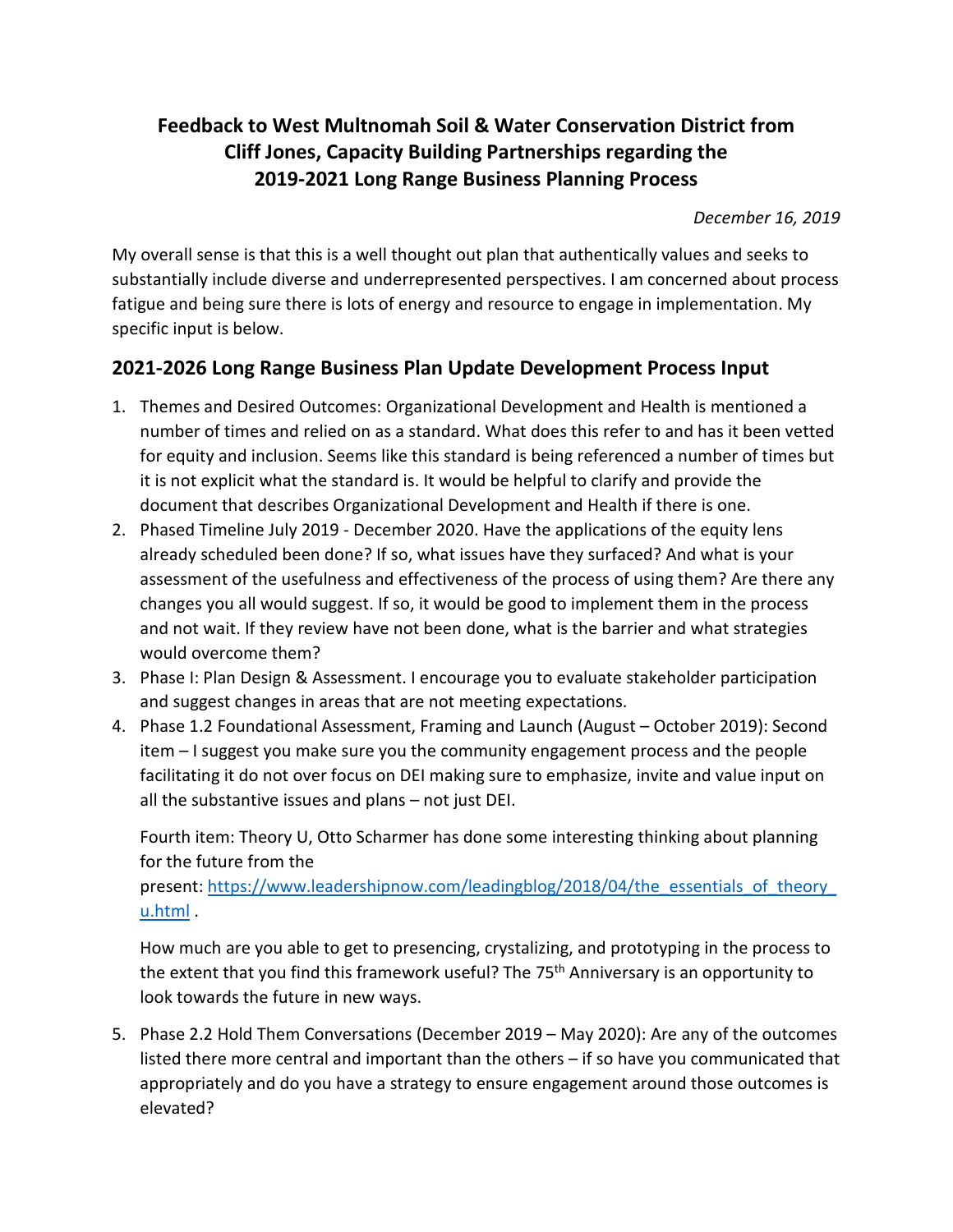6. Phase 3.4 Implementation Planning & Resources (January 2021-January 2026): This is quite a labor intensive process. It seems important to have substantial energy and resources to maintain momentum into implementation. It may be useful to allocate staff capacity to begin a draft implementation plan in late 2020 so that a year one draft implementation plan is ready for input to move seamlessly from planning to implementation and long term engagement. Dropping engagement from the engagement rich planning process while preparing for implementation even for a short period may jeopardize the relationships and engagement that has been developed. Often times communities do not expect follow through based on past experience and so may expect disengagement. The substantial investment in the planning process is a resource to nurture carefully. I liken it to the experience many organizations have had of lots of time invested in producing a fundraising event and then very limited or no plan nor capacity to capture data to build long term relationships – which was the point of the event.

## **Community Outreach & Engagement Plan Input**

1. Plan Design Principle: Adaptability & Co-Designing: Last sentence – consider changing ……intentional plan **for** communities that… to plan **with**.

Intentional Engagement: Consider adding to the second sentence just before the parenthesis 'and other marginalized residents' to ensure inclusion beyond People of Color and rural residents and communities.

- 2. Stakeholders Engagement Methods: For those we don't yet have a relationship with: Focus groups: Have you considered incentive for focus group participants. Something to value and acknowledge the time people are contributing. Gift cards are common. Reduced cost or free access to events, classes or something folks would find of value.
- 3. Phased Timeline: Phase 1. Information Gathering: Is there an assumption of DEI support? Will you be assessing DEI resistance?

Phase 2. Direction Setting: Phase 2.1 & 2.2: Is there an assumption that folks have experience to envision a future scope that might be useful a useful resource to them? This could limit expectation of engagement in implementation. Perhaps include a guided visualization or similar exercise for folks not oriented to conservation and therefore having limited perspectives on future scope.

Phase 2.4: Second item: Allow for authentic input at this stage as community members become more familiar with the language and options.

4. Phase 3. Plan Review & Release: Phase 3.2: Make sure this is not a done deal at this stage and you are authentically open to input that may feel disruptive due to the vetting process the staff and board have gone through. If this is a concern emphasize the need to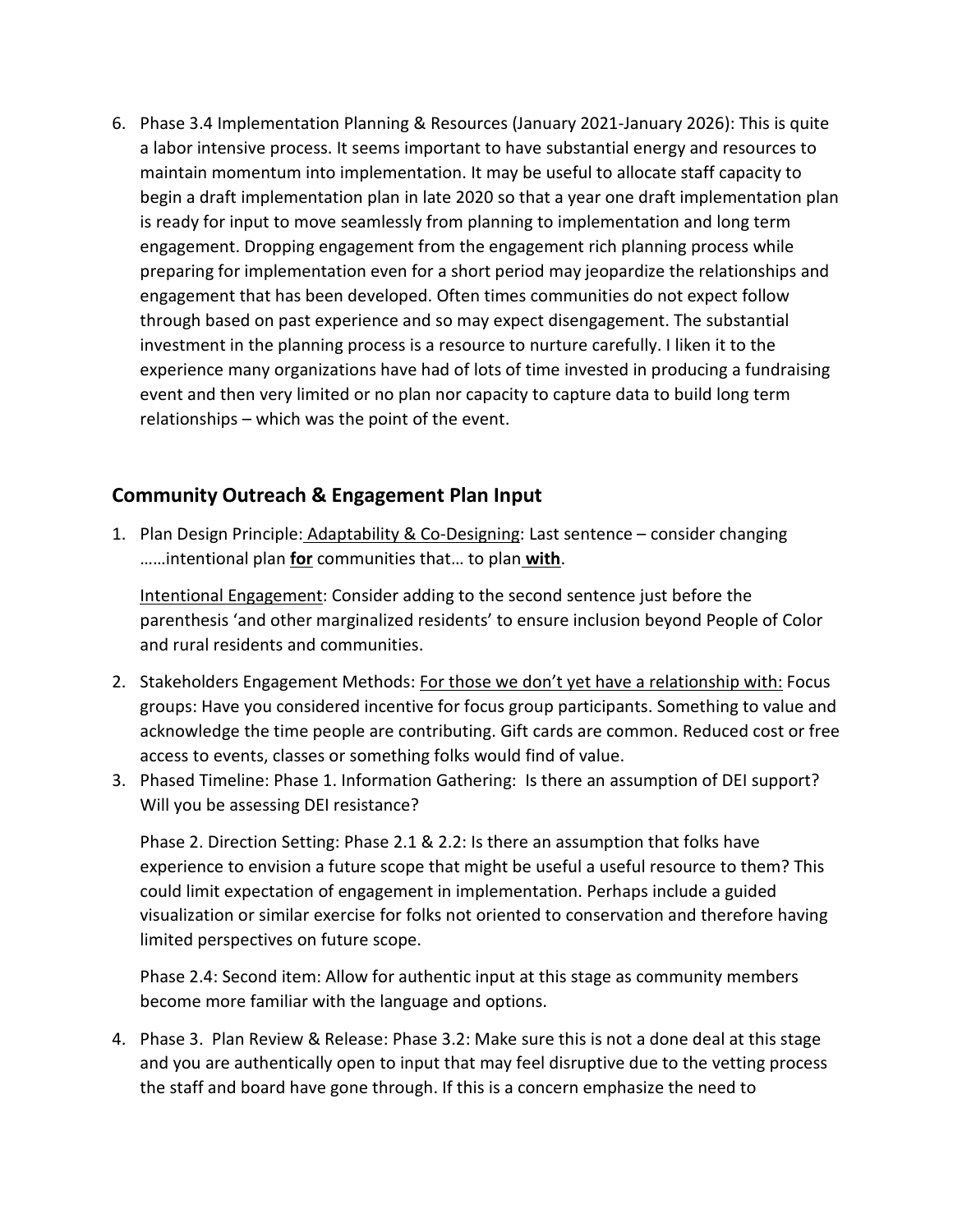incorporate input as you are vetting with the staff and board or change the process to have earlier community engagement regarding the draft.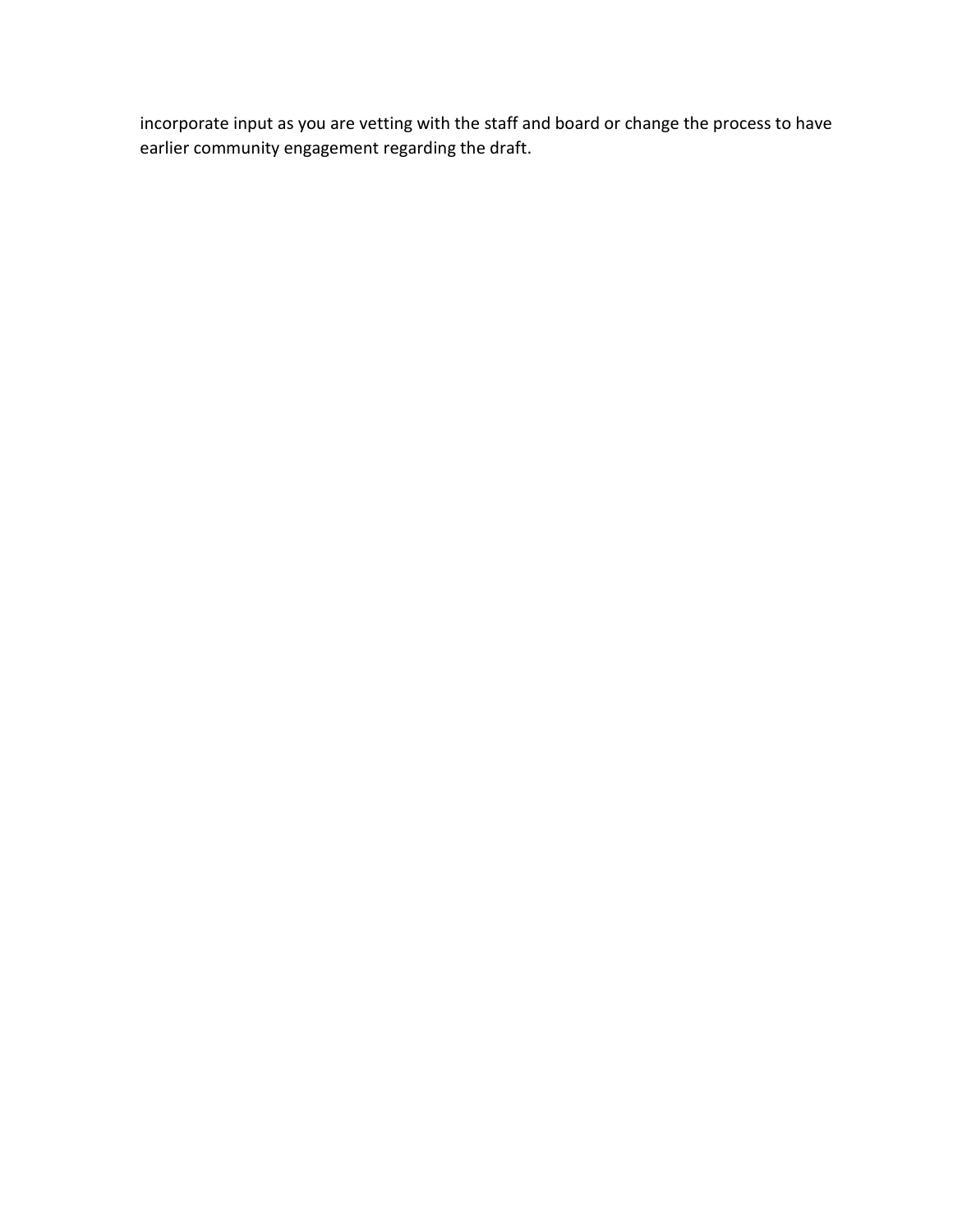

# **2021- 2026 Long Range Business Plan Update Development Process**

## **Project Summary:**

Over fiscal year 2019-2020, the West Multnomah Soil & Water Conservation District (WMSWCD) will design and facilitate a participatory planning process that will update and further develop our Long Range Business Plan (LRBP), ensuring alignment with the Government Finance Officer Association's Financial Sustainability Index (Index) protocol, providing strategy to address and scope current and future conservation challenges, and imbedding equity and inclusion as a central principal and component of all that we do.

## **Themes & Desired Outcomes:**

We want this project to chart our path forward with an updated LRBP built upon a foundation that establishes diversity, equity and inclusion (DEI) as an ingrained value of our work. Through these established values this LRBP update will evaluate and integrate the following themes:

- Conservation Scope
- Financial Sustainability
- Organizational Development & Health
- A successful delivery of this project will yield a LRBP that achieves the following:

• Examines and integrates WMSWCD's diversity, equity and inclusion goals and strategies into the LRBP with a process that:

- o Engages and is advised by diverse community members, community-based organizations, existing and new potential partners, staff and board o Takes intentional measures to ensure equity and inclusion considerations are centered throughout with implementation of WMSWCD's Equity Lens and equity pauses o Advances diversity, equity and inclusion outcomes
- Affirms or modifies our mission, vision, values and goals as an organization
- Identifies the framework for a financially sustainable organization defined as:
	- o Readily available financial resources to implement annual work plans
	- o Sufficient reserves to ensure resiliency to economic downturns
	- o Capital savings to take on large projects that exceed annual appropriation limits
- Incorporates an organizational development review, evaluation and strategy that:

o Defines WMSWCD's current structural and procedural makeup and reviews its strengths and weaknesses in context to organizational health outcomes

o Provides prioritized opportunities to improve capacity and alignment in organizational structure, processes, and leadership strategies to improve organizational health outcomes

o Presents strategies for any recommended organizational development transitions o Incorporates key findings into the LRBP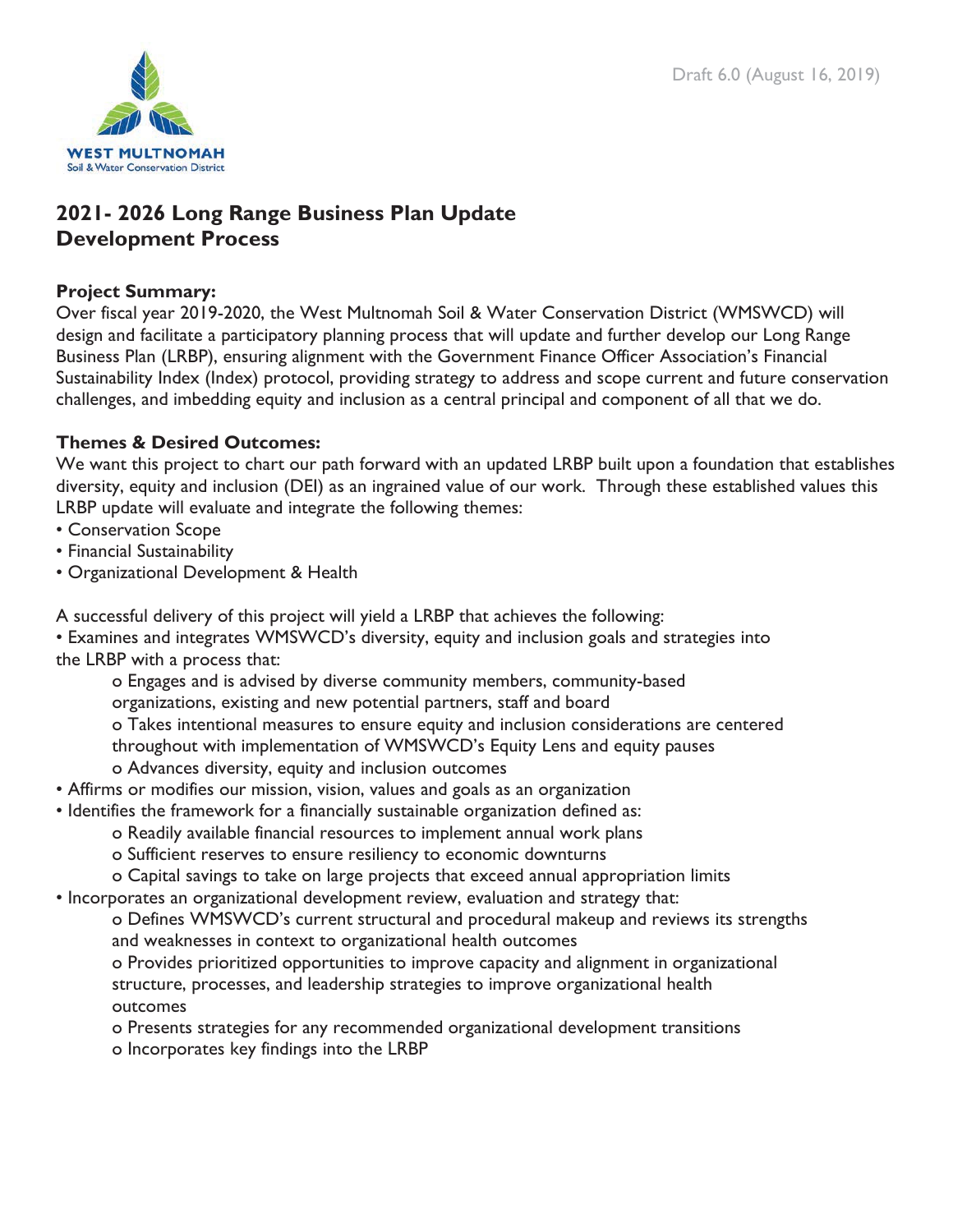#### **Phased Timeline (July 2019 – December 2020)** 2

|                                                         | 2019                                                     |                                                                               |  |  | 2020 |  |  |  |  |  |  |  |  |  |  | 2021 |  |  |  |
|---------------------------------------------------------|----------------------------------------------------------|-------------------------------------------------------------------------------|--|--|------|--|--|--|--|--|--|--|--|--|--|------|--|--|--|
|                                                         | Application of Equity Lens (Full Extent TBD) = $\bullet$ |                                                                               |  |  |      |  |  |  |  |  |  |  |  |  |  |      |  |  |  |
| Phase Activity                                          |                                                          | Jul Aug Sep Oct Nov Dec Jan Feb Mar Apr May Jun Jul Aug Sep Oct Nov Dec Jan + |  |  |      |  |  |  |  |  |  |  |  |  |  |      |  |  |  |
| 1 1.1 Grounding, Establishing Roles & Direction-Setting |                                                          |                                                                               |  |  |      |  |  |  |  |  |  |  |  |  |  |      |  |  |  |
| 11.2 Foundational Assessment, Framing & Launch          |                                                          |                                                                               |  |  |      |  |  |  |  |  |  |  |  |  |  |      |  |  |  |
| 22.1 Form Theme Groups & Plan Conversations             |                                                          |                                                                               |  |  |      |  |  |  |  |  |  |  |  |  |  |      |  |  |  |
| 22.2 Hold Theme Conversations                           |                                                          |                                                                               |  |  |      |  |  |  |  |  |  |  |  |  |  |      |  |  |  |
| 22.3 Focused Research, Assessment & Outreach            |                                                          |                                                                               |  |  |      |  |  |  |  |  |  |  |  |  |  |      |  |  |  |
| 2 2.4 Consolidate Input & Draft LRBP Outline            |                                                          |                                                                               |  |  |      |  |  |  |  |  |  |  |  |  |  |      |  |  |  |
| 33.1 Draft LRBP Document                                |                                                          |                                                                               |  |  |      |  |  |  |  |  |  |  |  |  |  |      |  |  |  |
| 33.2 Review & Finalize Plan                             |                                                          |                                                                               |  |  |      |  |  |  |  |  |  |  |  |  |  |      |  |  |  |
| 33.3 Plan Release, Communication & Outreach             |                                                          |                                                                               |  |  |      |  |  |  |  |  |  |  |  |  |  |      |  |  |  |
| 33.4 Implimentation Planning & Resources                |                                                          |                                                                               |  |  |      |  |  |  |  |  |  |  |  |  |  |      |  |  |  |

• Application of Equity Lens: At regular intervals, we will facilitate "step back" reviews of issues, opportunities and direction that are emerging from the Conversation Groups and research, and self-critique on level and effectiveness of DEI engagement and interpretation. These checkpoints will also serve as opportunities to review and reflect on goals and priorities surfacing through Phases 2.2 and 2.3, which will eventually form the primary elements of the final LRBP.

o Pause and/or lens reviews may be placed in between phases, at conversation framing and assessment, at benchmarks, between LRBP outline and drafts, and in outreach planning.

• How to address different views on direction and priority that may emerge should be discussed generally and may be examined more deeply during these pauses.

• Checks and pauses may result in any list of adjustments to approach, research or clarification to ensure the process will deliver on LRBP goals.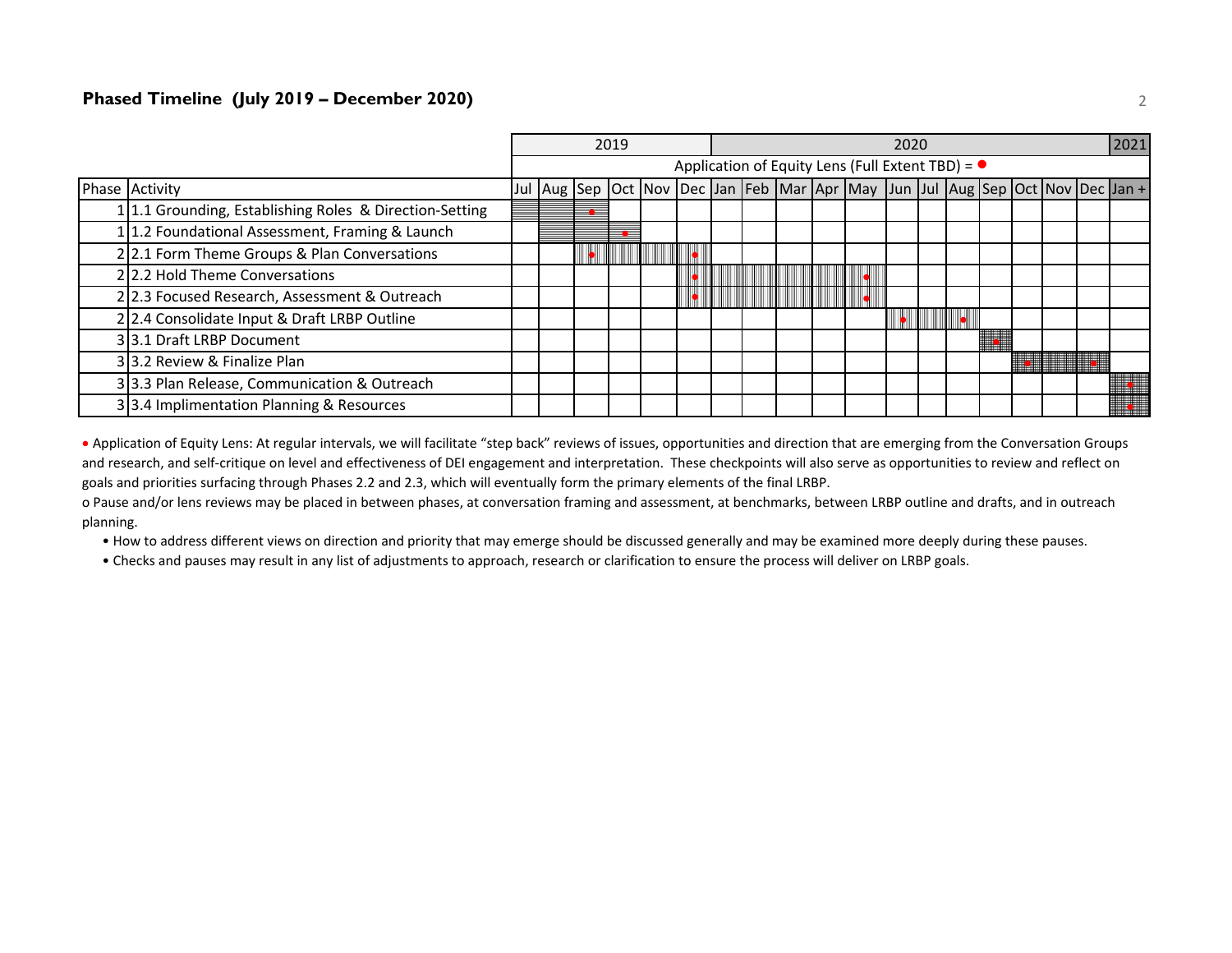## **Phase I.1 Grounding, Establishing Roles and Direction Setting (July – September 2019):**

Ensure project understanding & agreement on design, roles and benchmarks. Complete a series of working sessions with WMSWCD leads and stakeholders to understand how each may wish to participate in developing and implementing the plan for the LRBP. The desire to stay adaptive with the plan design as additional input is received from partners and stakeholders will be emphasized in this phase. Working sessions will be held with the following District leads to complete this step:

- Core Team (Comprised of District Manager, District Controller & Budget Officer and Project Manager). Primary roles include concept design, troubleshooting and project manager support.
- Steering Committee (Comprised of Leadership Team Members & Project Manager). Primary roles include policy clarity, decision making, scoping, serving as a sounding board, oversight, and regular feedback to ensure district leadership is engaged, informed and represented throughout the process.
- Diversity, Equity and Inclusion (DEI) Committee (Comprised of DEI Committee Staff Members, Board Chair Terri Pregg-Riggsby and Committee Co-Chair Associate Board Director Susan Weedall). Primary roles include decision making, equity lens/pause design and assistance/facilitation, oversight and regular feedback to ensure equity and inclusion is embedded in the process, plan and outcomes.
- Community Outreach & Engagement Team (Comprised of Communications & Outreach Manager and Project Manager). Primary roles include outreach and engagement with diverse community members, community-based organizations, existing and new partners, staff and board to better understand and incorporate findings related to opportunities, barriers, access, and relevancy in relation to WMSWCD's mission, programming and the LRBP. Key aspects of implementing this component include the formation and implementation of a diverse community LRBP review group, survey efforts and seeking understanding regarding how stakeholders would like to be engaged in general and in this specific planning process.
- Theme Planning Teams:
	- o Conservation Scope Team (Comprised of the District Manager, Communications & Outreach Manager, Technical Staff, Board Secretary Shawn Looney and Project Manager). Primary roles include a review and affirmation or modification of the WMSWCD's mission, vision, values and program delivery with input from WMSWCD staff and board, new and existing partners, stakeholders and community members.
	- o Financial Sustainability Team (Comprised of District Manager, District Controller & Budget Officer, Board Treasurer Weston Miller and Project Manager). Primary roles include ensuring integration of the Financial Sustainability Index Framework throughout the process and defining what long-term financial health and resiliency will look like and require for WMSWCD.
	- o Organizational Development Team (Comprised of District Manager, District Controller & Budget Officer, Office Manager, Senior Conservationist, Associate Board Director Jan Hamer). Primary roles include defining and analyzing WMSWCD's current board and staff structural and procedural makeup in regards to strengths and weaknesses in context to organizational health outcomes, identifying prioritized opportunities to increase capacity and organizational alignment to better ensure organizational health and incorporating findings into the plan.
- Team Support: Hired consultant support to add to above mentioned team capacity is expected to support Community Outreach & Engagement Team as well as the Theme Planning Teams to assist in community, partner and stakeholder engagement and facilitation of processes. Some hired consultant support is also desired to support equity lens reviews at key levels to support the DEI Committee.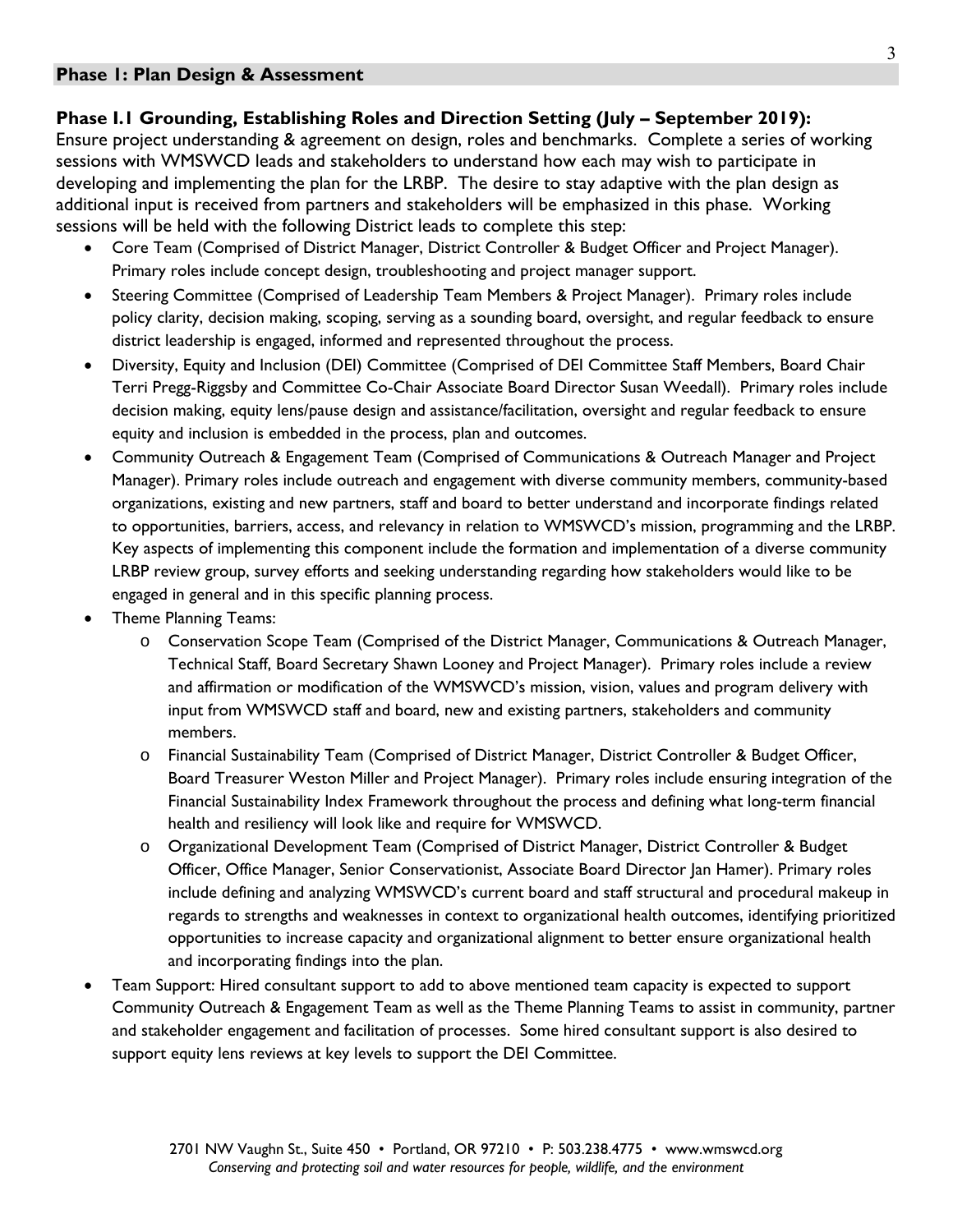**Phase 1.1. Benchmark**: Above mentioned teams have met with the LRBP Project Manager, affirmed project understanding and agreement on design, roles, timeline and benchmarks. A document outlining the refined development process for the LRBP update will be released.

## **Phase 1.2 Foundational Assessment, Framing and Launch (August – October 2019):**

Review and gather feedback on current LRBP with emphasis on focal themes (Scope of Conservation Work, Financial Sustainability, Organizational Development & Health) with DEI as an ingrained and central value through the following series of activities:

- Project Manager will review and compile representative metrics and related information to better characterize themes and any previously identified and/or reported success criteria metrics or goals that focus on the themes.
- Community Outreach & Engagement Team will design and facilitate a community engagement process to review WMSWCD's Conservation Scope centered on DEI goals and values to identify opportunities, barriers, relevancy and priorities.
- Gather and synthesize input through a series of WMSWCD team meetings and follow-up interviews with team members and WMSWCD Board Members after report out of the Community Outreach & Engagement Team initial findings. Initial conversations and interviews to center around general impressions, conduct a "SWOT analysis ("SWOT" = Strengths, Weaknesses, Opportunities, Threats) of current conditions, and set goals and aspirations for the focal themes.
- A "soft launch" of the planning initiative will be coordinated with the District's 75th Anniversary celebration with an emphasis on celebrating the WMSWCD's past, looking forward to its future, and how attending stakeholders might engage, however the "official launch" of the more refined planning process will be after the WMSWCD Board of Directors review of the LRBP update process at the October WMSWCD Board Meeting.

 **Phase 1.2 Benchmark:** Community Outreach & Engagement Team will summarize and share results including opportunities, barriers, access, relevancy and priority in regards to the WMSWCD's current Scope of Conservation and Diversity, Equity and Inclusion considerations.

 **Phase 1.2 Benchmark:** Project manager to draft a summary of findings, framed conversation topics and refined framework for LRBP update process. Core Team to review this product with an equity lens prior to the next phase.

## **Phase 2: LRBP Development**

## **Phase 2.1 Form Theme Groups and Plan Conversations (September – December 2019)**

To carry out conversations leading to alignment on LRBP goals and priorities, a series of Conversation Groups will be formed to participate in a series of meetings to address key issues/questions and support research on assigned topics related to the focal themes that's been framed through Phase 1.2. The makeup of these conversation groups may include a mix of internal staff and external stakeholders or these may need to be held separately due to capacity issues. There may well be some additions or changes to these groups over time as their work evolves.

While DEI as a central principal and ingrained value is expected to be embedded and common to all other areas, the DEI Committee will also hold regular meetings to serve as a unifying and supporting body for the Theme Planning Teams and related conversation groups in their efforts to review equity and inclusion questions and implications. The community engagement participants convened in Phase 1.2 may be worked with to continue to review and advise on Conservation Scope Theme and DEI issues, but its membership may also be integrated into theme groups and/or serve as a "sounding board" to support the equity pause discussions.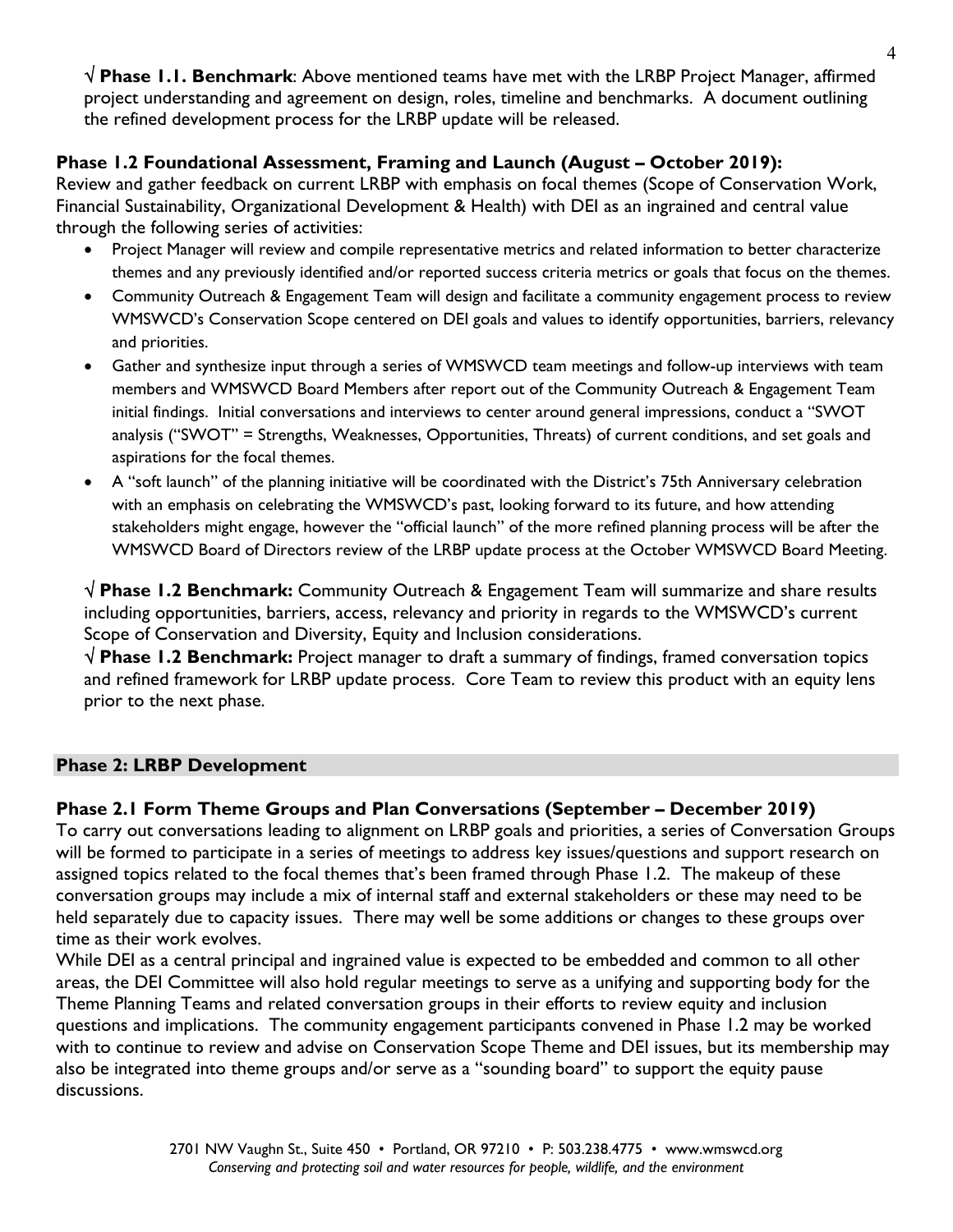**Phase 2.1 Benchmark:** The teams organized around each theme will be charged with finalizing prospective conversation group makeup and firming up key concepts and questions to explore through this format. Scheduling and recruitment for these groups will be supported by the Project Manager. **Phase 2.1 Benchmark:** The DEI Committee will provide specific and broad guidance to teams and Theme Conversation Groups as well as equity pause and other related recommendations.

## **Phase 2.2 Hold Theme Conversations (December – May 2020)**

Facilitated meetings would address questions about current, short and long-term needs, goals and challenges of WMSWCD focused on each theme with DEI as an ingrained value. At least three meetings of each Theme Group is anticipated, but some might have more. These will be phased so that Theme Groups may respond to one another and integrated suggestions from each other. The values of DEI is expected to be integrated and embedded into these theme conversations and further reviewed during equity pauses and lens reviews. Outcomes of each group session would include one or more of the following:

- Conclusions/recommendations on direction and priority for the LRBP
- Proposed new direction and language for the mission and vision
- Requests for additional information
- Guidance on research or assessment efforts
- Questions, ramifications and/or suggestions for other Theme Conversation Groups
- Additional topics to be taken up at future meetings

 **Phase 2.2 Benchmark:** At least 3 meetings of each Theme Group are held and incorporated.

## **Phase 2.3 Focused Research, Assessment and Outreach (December – May 2020)**

In parallel with or prompted by the Conversation Group's work, we anticipate additional assessment and/or outreach will be conducted to inform LRBP directions and priorities. These would include:

- Financial Sustainability Index assessment
- Community Outreach/Engagement
- Benchmarking Standards
- Non-Traditional Revenue Streams

 **Phase 2.3 Benchmark:** Research needs are answered in a timely fashion to allow for LRPB integration.

## **Phase 2.4 Consolidate Input and Draft LRBP Outline (June – August 2020)**

The project manager will work with the members of the community engagement process, theme teams and conversation groups to synthesize input, updated mission and vision, discoveries and recommendations gained through the plan development into a high-level outline. The outline will then be reviewed and refined until it is solid and endorsed by the District's leaders and can be expressed in the actual LRBP document.

 **Phase 2.4 Benchmark:** An August Board of Directors adoption of this outline will be the soft goal for this output.

## **Phase 3: Draft, Finalize & Release LRBP**

## **Phase 3.1 Draft LRBP Document (September 2020)**

The project manager will work with the core team and Communications and Outreach Manager to compose the updated plan narrative. Staff and Board will be invited to review and provide input on the initial drafts.